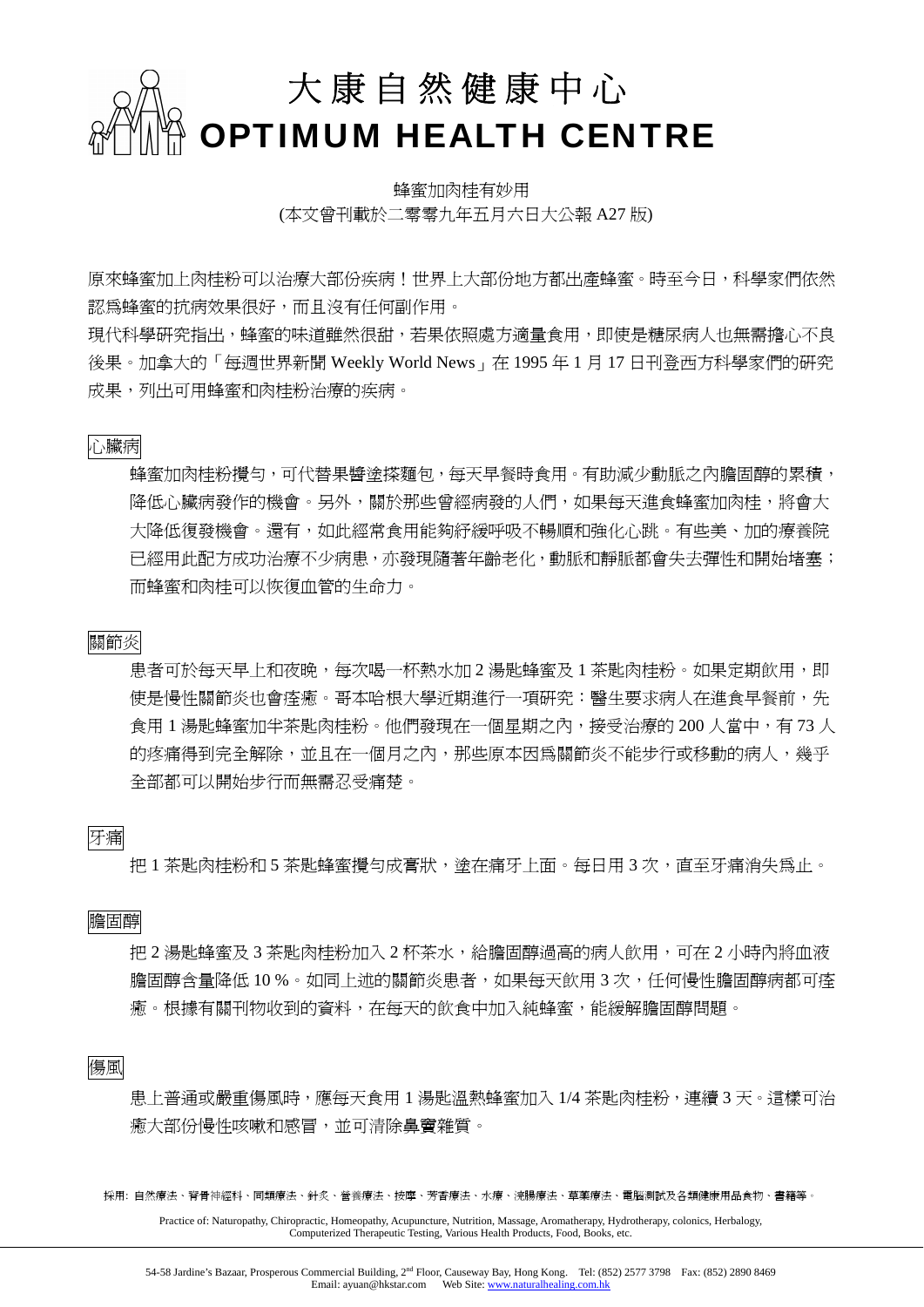

# 胃痛

蜂蜜加肉桂粉食用可治療胃痛,胃潰瘍也能根除。

## 胃氣

印度和日本的研究顯示,如果食用蜂蜜加肉桂粉,可減輕胃氣脹問題。

## 免疫系統

每天混和蜂蜜和肉桂粉食用可強化免疫系統,抵抗細菌病毒的攻擊來保護人體。科學家發現, 蜂蜜含有多種維他命和大量鐵質。經常食用可加強白血球對付細菌和病毒的能力。

## 消化不良

進餐前服用 2 湯匙蜂蜜加肉桂粉,可緩和胃酸和幫助消化大量食物。

流感

一名西班牙科學家證實,蜂蜜含有一種天然成份,能夠殺死感冒病毒和幫助流感病人。

暗瘡

攪勻 3 湯匙蜂蜜和 1 茶匙肉桂粉成膏狀。睡前塗敷暗瘡,次日早上用溫水洗淨。如果持續 2 個 星期天天這樣做,能夠徹底消除暗瘡。

### 皮膚感染

用同等份量的蜂蜜和肉桂粉攪勻成膏,塗在受影響的皮膚部位,可治療濕疹、金錢癬及各種皮 膚感染。

減肥

每天早上餐前半小時 (空腹狀態) 和晚上睡前,將蜂蜜混合肉桂粉加一杯水煮沸後飲用。經常飲 用的話,即使最肥胖的人也能減輕體重。如果有人愛吃高熱量食物,經常飲用這飲料仍可防止 體內脂肪積聚。

口臭

南美洲人民早上起床後的第一件事,就是用 1 湯匙蜂蜜和肉桂粉沖泡熱水來漱口,可以保持整 天口氣清新。是否還記得我們小時候,吃烤麵包時塗抹真正的黃油和灑上肉桂粉?!

採用: 自然療法、脊骨神經科、同類療法、針炙、營養療法、按摩、芳香療法、水療、浣腸療法、草藥療法、電腦測試及各類健康用品食物、書籍等。

Practice of: Naturopathy, Chiropractic, Homeopathy, Acupuncture, Nutrition, Massage, Aromatherapy, Hydrotherapy, colonics, Herbalogy, Computerized Therapeutic Testing, Various Health Products, Food, Books, etc.